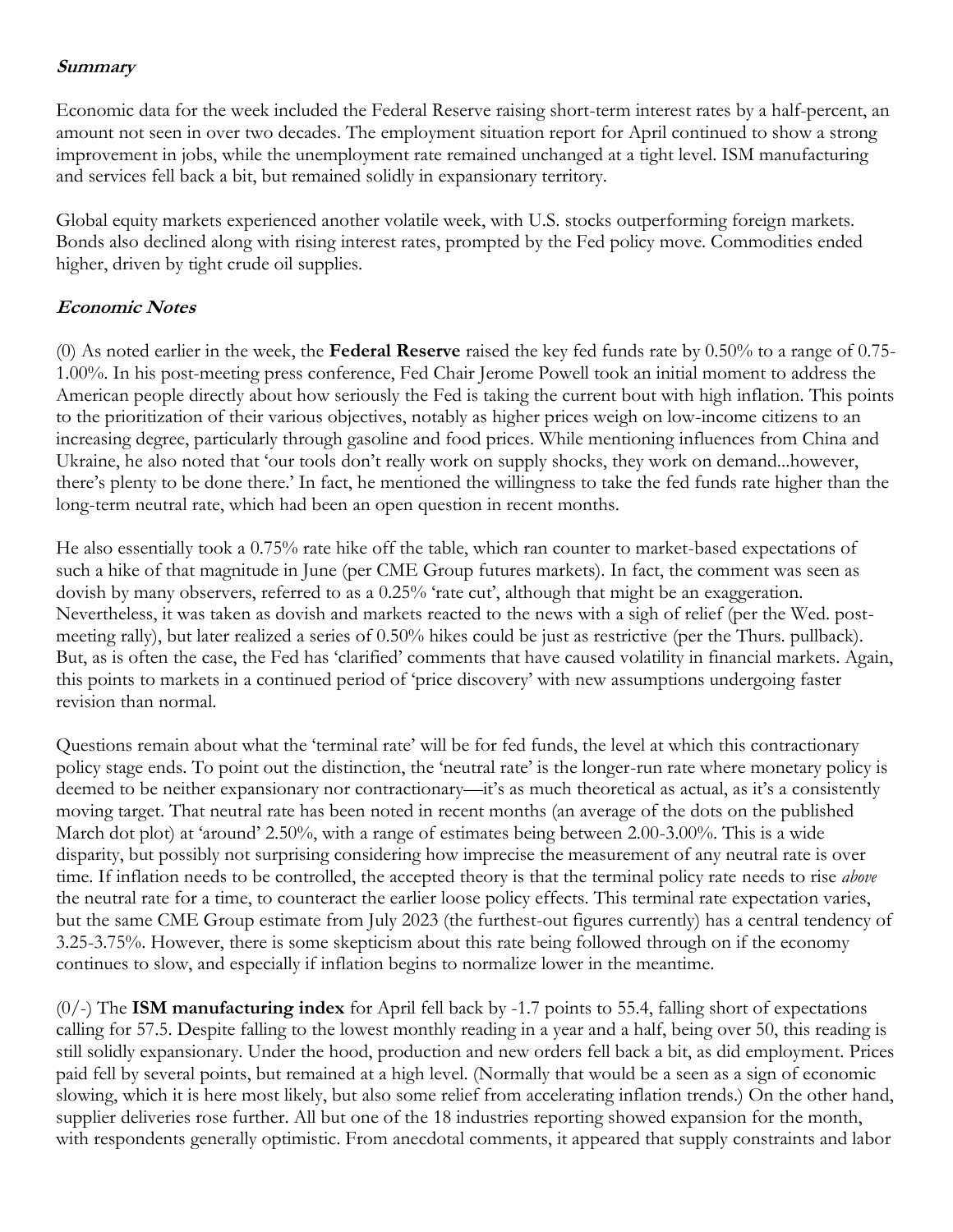shortages continued to weigh on results, as did impacts from the war in Ukraine, while consumer demand remains high.

(-) The **ISM services/non-manufacturing index** for April fell back by -1.2 points to 57.1, below the expected small increase to 58.5. The underlying components were generally weaker, with new orders falling by over -5 points but remaining expansionary, while employment fell by nearly that much, but dipped below 50 into the contractionary zone. The latter appeared to be driven by labor shortages as opposed to slower activity or demand. Supplier deliveries and prices paid each rose again more firmly in expansion, and to near record levels. Business activity overall gained nearly four points to a reading of 59, which remains firmly in expansion. As noted on a variety of occasions, the demand for services has been rising, taking over leadership from goods that fared so strongly during the pandemic, but held back by labor and other 'supply' considerations.

(0) **Construction spending** rose 0.1% in March, far short of the 0.8% gain expected; however, several prior months were revised higher. Additionally, when adjusted for construction cost inflation for the month, the real spending number was about -1%. Back to nominal terms, private and public residential spending each rose up to a percent in March, while non-residential construction spending fell back, most notably on the private side.

(+) The **JOLTs** government job openings report for March showed a gain of 205k to 11.549 mil., exceeding the expected decline to 11.200 mil., and included a prior month revision. In fact, the jobs-to-workers gap has reached 3.4% of the labor force (5.6 mil.), representing another all-time high for the series. By segment, professional/business services rose 103k, followed by manufacturing (75k) and financial (52k); on the other hand, hotel/food services jobs fell back by nearly -60k. The job openings rate rose a tenth to 7.1%, while the hiring rate was unchanged at 4.5%. On the other side, the layoff rate was unchanged at 0.9%, while the quit rate rose another tenth to 3.3%, which is near an all-time high for that metric. These results obviously suggest high labor market tightness.

(-/0) The **ADP private employment** report rose by 247k in April, falling well short of the 383k expected. However, the March number was revised upward. Services jobs rose by 202k, more than a third of which were in leisure/hospitality. Goods-producing jobs also gained, by 46k. The overall number has now exceeded the pre-Covid peak, as measured from Dec. 2019 data, while subcomponents such as leisure remain lagging. This jobs model will vary a bit from the government nonfarm payrolls figures, but has reflected a deceleration in new jobs, not for lack of these being needed, but rather lack of workers.

(+) **Initial jobless claims** for the Apr. 30 ending week rose by 19k to 200k, above the median forecast calling for 180k. **Continuing claims** for the Apr. 23 week fell by the identical -19k to 1.384 mil., below the 1.400 mil. level expected. In fact, this was the lowest continuing claims report since early 1970, not including the fact that the size of the labor force has doubled since that time, making these readings more impressive. Claims were mixed by state, with individual changes fairly minimal. Overall continuing claims remained near a historical low of total covered employment, as low claims levels have held back even further improvement.

(+) The employment situation report for April was considered robust, and in line with already tight labor market conditions. Areas most challenged by the pandemic, notably leisure, hospitality, etc. have shown consistent improvement along with business reopenings and consumer reengagement, but still are operating at labor levels roughly 5-10% below pre-pandemic levels. As a whole, fewer employees have reported being affected by the pandemic, as would be expected at this point, with some metrics having returned to their prepandemic/early 2020 levels. A key question is how much further can these improve? There is likely room left, probably in the most-affected areas such as hospitality and travel.

**Nonfarm payrolls** rose by 428k, matching last month's number with revisions, and higher than the 380k expected by consensus. Additionally, February and March gains were revised down a bit, but not significantly. Job gains were described as widespread, with increases in leisure/hospitality (78k, although a slower pace than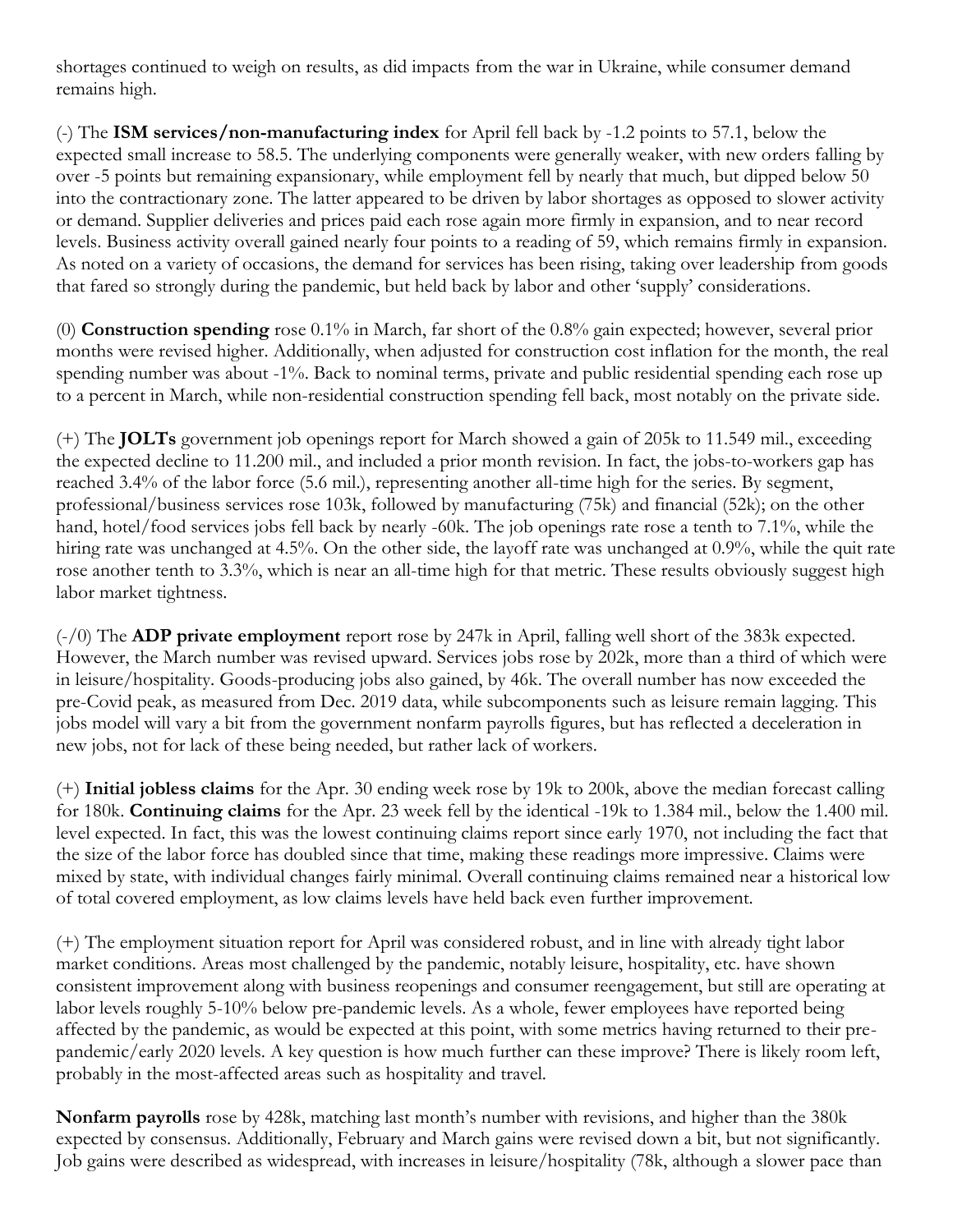expected and in recent months), manufacturing (55k), transportation/warehousing (52k), professional/business services (41k), and retail (29k). Segments such as construction and government changed to a lesser degree in the month.

The **unemployment rate** was flat at 3.6%, versus expectations for a decline of a tenth to 3.5%. The U-6 underemployment rate, on the other hand, actually ticked back up by 0.1% to 7.0%. The labor force participation rate ticked down by -0.2%, in contrast to a rise of a tenth, which played a role in these metrics. In the household survey portion of the report, the number of jobs fell by -353k. This measure is calculated differently, including a broader range of employment options (nonfarm payrolls counts jobs, while the survey counts people). **Average weekly earnings** rose 0.3%, bringing the year-over-year change to 5.5%—notably below that of inflation. The **average workweek** length was flat at 34.6 hours.

(-) **Nonfarm productivity** fell by an annualized rate of -7.5% in Q1, in a sharp reversal from a gain the prior quarter. This was further than the forecast of -5.3%, not to mention the largest quarterly decline since 1947. The year-over-year productivity rate declined by -0.6%. **Unit labor costs** rose by an annualized 11.6% in Q1, exceeding the median forecast calling for 10.0%. The year-over-year rate of unit labor costs doubled to 7.2%, in keeping with overall wage inflation quoted elsewhere and tight labor markets.

| Period ending $5/6/2022$ | 1 Week $(\%)$ | YTD $(\% )$ |
|--------------------------|---------------|-------------|
| DJIA                     | $-0.21$       | $-8.92$     |
| S&P 500                  | $-0.18$       | $-13.07$    |
| <b>NASDAQ</b>            | $-1.50$       | $-22.19$    |
| Russell 2000             | $-1.29$       | $-17.77$    |
| <b>MSCI-EAFE</b>         | $-2.83$       | $-14.49$    |
| MSCI-EM                  | $-4.12$       | $-15.77$    |
| Bloomberg U.S. Aggregate | $-1.11$       | $-10.51$    |

## **Market Notes**

| <b>U.S. Treasury Yields</b> | 3 Mo. | 2 Yr. | 5 Yr. | 10 Yr. | 30 Yr. |
|-----------------------------|-------|-------|-------|--------|--------|
| 12/31/2021                  | 0.06  | 0.73  | 1.26  | 1.52   | 1.90   |
| 4/29/2022                   | 0.85  | 2.70  | 2.92  | 2.89   | 2.96   |
| 5/6/2022                    | 0.85  | 2.72  | 3.06  | 3.12   | 3.23   |

U.S. stocks experienced more volatility last week, largely surrounding the Federal Reserve meeting and future tightening expectations noted earlier. Markets reacted tentatively early in the week, prior to the meeting, but rallied on Wed. after the 0.50% hike—especially after mention in the press conference of confidence in achieving inflation goals and also that a 0.75% hike is not actively being considered. This reassured markets to a large degree, perhaps due to the fact that such a dramatic hike is not seen as needed. However, Thursday's equivalent decline offset that positivity, before things settled down a bit by Friday. The S&P remains near its - 15% correction level, while the Nasdaq and small caps remain down more than -20% from highs. Within each index, stock dispersion remains greater, with half of the stocks in the Nasdaq now down over -50% from 52 weeks highs, as reported by Bloomberg.

Interestingly by sector, the majority of returns were little changed on the week, in keeping with the index. Energy was the largest contributor to returns on the week, up 10% due to gains in oil prices upon supply concerns, while utilities also provided positive returns. Consumer discretionary stocks lost several percent due to weakness from Nike and Amazon. Real estate also fell sharply along with rising interest rates.